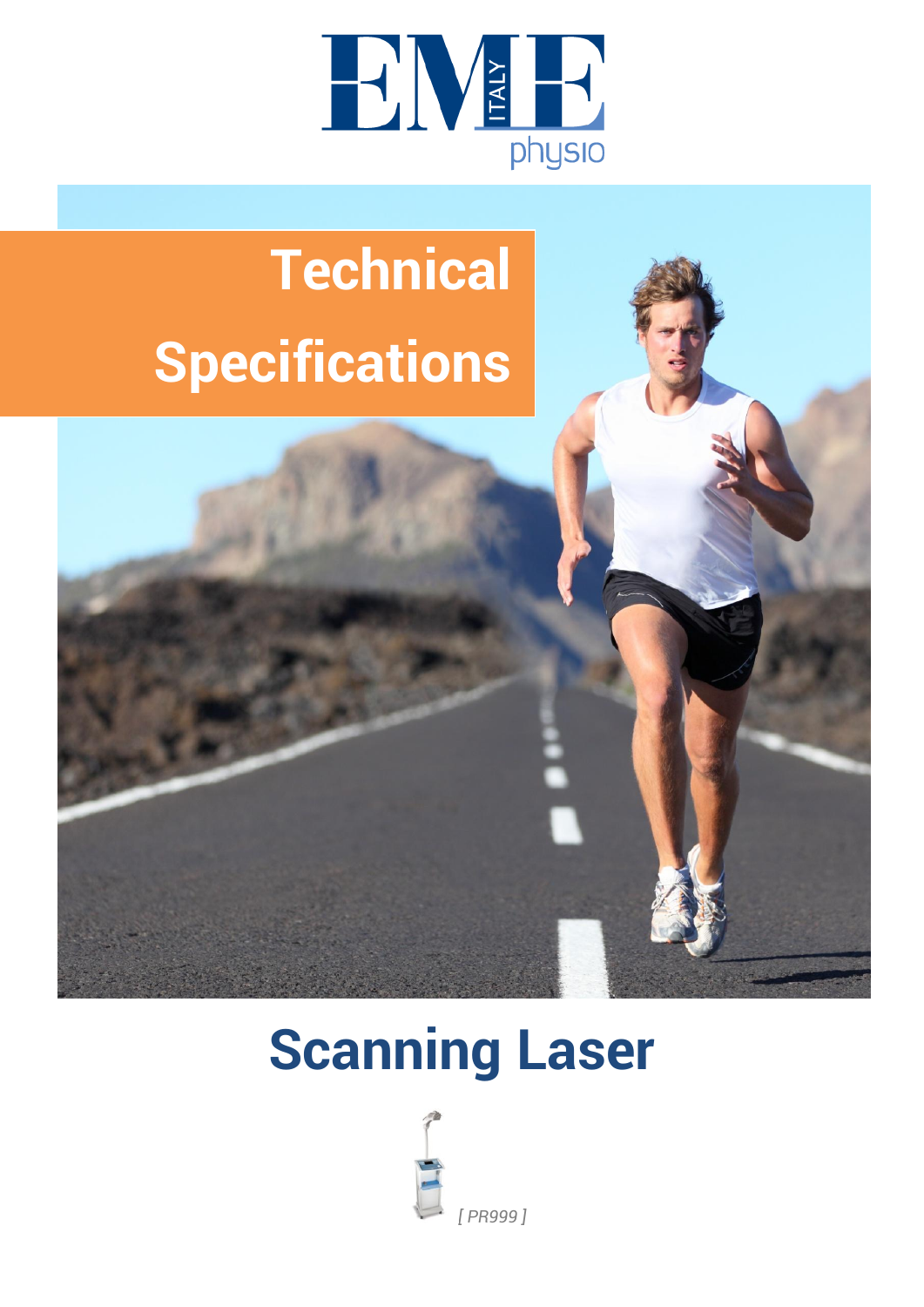#### **Technical specifications**

|                                                 | PR 999 (8W)            | PR 999 (2+2 W)         | PR 999 (500mW)         |
|-------------------------------------------------|------------------------|------------------------|------------------------|
| Line                                            | Prestige               | Prestige               | Prestige               |
| Code<br><b>Code 110 V</b>                       | SL1367<br>SL1367/110   | SL1366<br>SL1366/110   | SL1365<br>SL1368/110   |
| Laser source                                    | 1 diode 8 W            | 2 diodes of 2W each    | 1 diode 500 mW         |
| <b>Frequency</b>                                | 200 - 10.000 Hz        | 200 - 10.000 Hz        | 200 - 10.000 Hz        |
| Wavelength                                      | 940 nm                 | $808 + 940$ nm         | 808 nm                 |
| <b>Display</b>                                  | Graphic B/W 320x240 px | Graphic B/W 320x240 px | Graphic B/W 320x240 px |
| <b>Stored Protocols</b>                         | 85                     | 85                     | 85                     |
| <b>Storable Protocols on</b><br>internal memory | 200                    | 200                    | 200                    |

#### **Supplied accessories**

|                                 | PR 999 (8W) | PR 999 (2+2 W) | PR 999 (500mW) |
|---------------------------------|-------------|----------------|----------------|
| <b>Laser protection goggles</b> |             |                |                |
| <b>Emergency stop switch</b>    |             |                |                |
| <b>Interlock</b>                |             |                |                |
| <b>Smart Card</b>               | Χ           | X              | х              |
| <b>DVD User's Manual</b>        | Χ           | X              | х              |
| <b>Power cable</b>              | Χ           | χ              |                |
| 2 Fuses                         | х           | χ              |                |